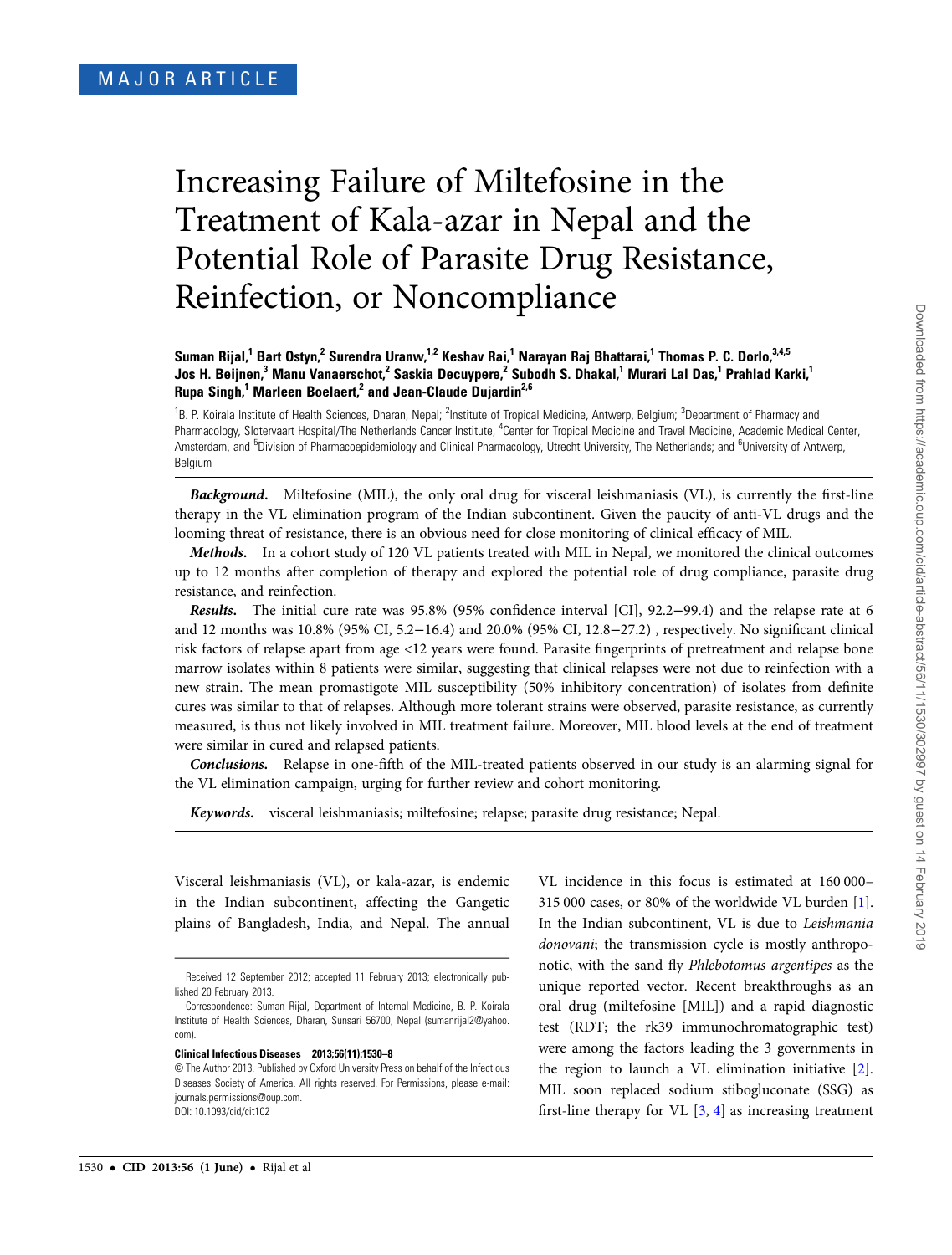failure was reported [[5,](#page-8-0) [6\]](#page-8-0). Although MIL showed excellent efficacy in phase 3 clinical trials almost a decade ago [\[7\]](#page-8-0), there was always an apprehension of emergence of resistance due to its long elimination half-life, the possible noncompliance to oral therapy, and the anthroponotic transmission cycle [[8](#page-8-0), [9\]](#page-8-0). A recent report indicated a slightly decreased efficacy after a decade of MIL use in Bihar, India [[10\]](#page-8-0).

Surveillance of clinical efficacy of anti-VL drugs is not well standardized, in contrast to malaria [[11\]](#page-8-0). By convention, an assessment 6 months after treatment is used in clinical trials as primary endpoint for the assessment of drug efficacy, but this endpoint is not routinely captured in the national control program. Failure of therapy in VL may be observed on the last day of treatment (also called nonresponse) or as relapse in the months after treatment. True relapses need to be distinguished from reinfections: this requires parasite fingerprinting at the onset of treatment and at the time of relapse, which is complicated by the important homogeneity of L. donovani populations in the Indian subcontinent [[12](#page-8-0)–[14\]](#page-8-0). Other, more likely reasons of therapy failure in VL are immunosuppression in the host (eg, human immunodeficiency virus [HIV] coinfection), clinical features (eg, disease progression or severity) [[15\]](#page-8-0), low quality of drug [[16](#page-8-0)], low patient adherence, or drug resistance of the infecting parasite, which has not yet been documented for MIL in the Indian subcontinent. Given the paucity of anti-VL drugs, and the looming threat of resistance, there is an obvious need for monitoring carefully the clinical efficacy of MIL.

We launched a prospective cohort study in VL patients treated with MIL in Nepal and followed them up for up to 12 months after completion of therapy to document clinical outcomes. Drug compliance, parasite drug resistance, reinfection, and a series of clinical parameters were assessed, and their potential role in treatment failure was explored.

## METHODS

This prospective study was conducted at the B. P. Koirala Institute of Health Sciences, a university hospital in eastern Nepal, from October 2008 to April 2011 in the framework of the KALADRUG-R project ([http://www.leishrisk.net/kaladrug\)](http://www.leishrisk.net/kaladrug). All patients suspected to have VL (fever of  $\geq$ 2 weeks' duration with clinical splenomegaly) were admitted for a complete diagnostic workup, and patients  $\geq$ 2 years of age with parasitologically proven VL were enrolled in the study after obtaining written informed consent from the patient or, in the case of children, from the parents or guardian.

Clinicoepidemiological information was recorded in a case record form. Investigations included complete blood count and chemistry, rapid diagnostic test for malaria, and HIV

### Table 1. Case Definitions for the Outcome Recording of Visceral Leishmaniasis Patients

| Outcome                       | Case Definition                                                                                                                                                                                          |  |  |  |
|-------------------------------|----------------------------------------------------------------------------------------------------------------------------------------------------------------------------------------------------------|--|--|--|
| Early treatment outcomes      |                                                                                                                                                                                                          |  |  |  |
| Initial cure                  | Treatment completed, clinical improvement<br>(absence of fever, regression of enlarged<br>spleen + return of appetite and/or gain in<br>body weight), and a negative smear at the<br>end of MIL therapy. |  |  |  |
| Nonresponse                   | Signs and symptoms of $VL$ persist $+$ a<br>positive smear at 28 days of MIL therapy.                                                                                                                    |  |  |  |
| Defaulter                     | VL patients who did not complete the 28-<br>day treatment regimen of MIL and/or did<br>not present for assessment after<br>treatment.                                                                    |  |  |  |
| Side effect-related<br>switch | Side effects requiring MIL stop and change<br>of treatment.                                                                                                                                              |  |  |  |
| Death                         | Any death, whether or not related to KA.                                                                                                                                                                 |  |  |  |
| Late treatment outcomes       |                                                                                                                                                                                                          |  |  |  |
| Definite cure                 | VL case with initial cure and no clinical signs<br>(fever, or increase in spleen size since<br>last visit), 12 months after completion of<br>therapy.                                                    |  |  |  |
| Relapse                       | VL case with initial cure but with<br>reappearance of clinical symptoms and/or<br>signs along with smear positive for LD<br>bodies during the 12-month follow-up.                                        |  |  |  |
| Lost to follow-up             | VL patient who completed therapy but who<br>did not present/could not be traced for<br>assessment at 12 months after<br>treatment.                                                                       |  |  |  |
| Death                         | Any death, whether or not related to KA.                                                                                                                                                                 |  |  |  |

Treatment failure includes both nonresponse and relapse.

Abbreviations: KA, kala-azar; LD, Leishman-Donovan; MIL, miltefosine; VL, visceral leishmaniasis.

serology ([Supplementary Data](http://cid.oxfordjournals.org/lookup/suppl/doi:10.1093/cid/cit102/-/DC1)). Diagnosis of VL was confirmed by demonstrating Leishman-Donovan (LD) bodies in a Giemsa-stained bone marrow aspirate or spleen aspirate, if the former was negative. Aspirates were inoculated and placed in culture for further identification. VL patients were treated with MIL (Paladin Labs Inc, Montreal, Canada) as per the national guidelines (individuals aged  $\geq$ 12 years weighing >25 kg: 100 mg daily; those weighing <25 kg: 50 mg daily; children aged 2–11 years: 2.5 mg/kg daily, for 28 days). Clinical outcomes were assessed at end of treatment (EOT), and at 3, 6 and 12 months after treatment using standard case definitions of treatment outcomes defined by the World Health Organization [\[17](#page-8-0)] (Table 1). Cases with recurrence of clinical signs were subjected to repeat smear examination. Compliance to the oral MIL treatment was assessed through questionnaires and MIL concentration analysis on end-of-treatment blood samples [\[18\]](#page-8-0). In case of death occurring during the follow-up period, verbal autopsy through family interview was done by a clinical doctor, to assess possible relation with VL or the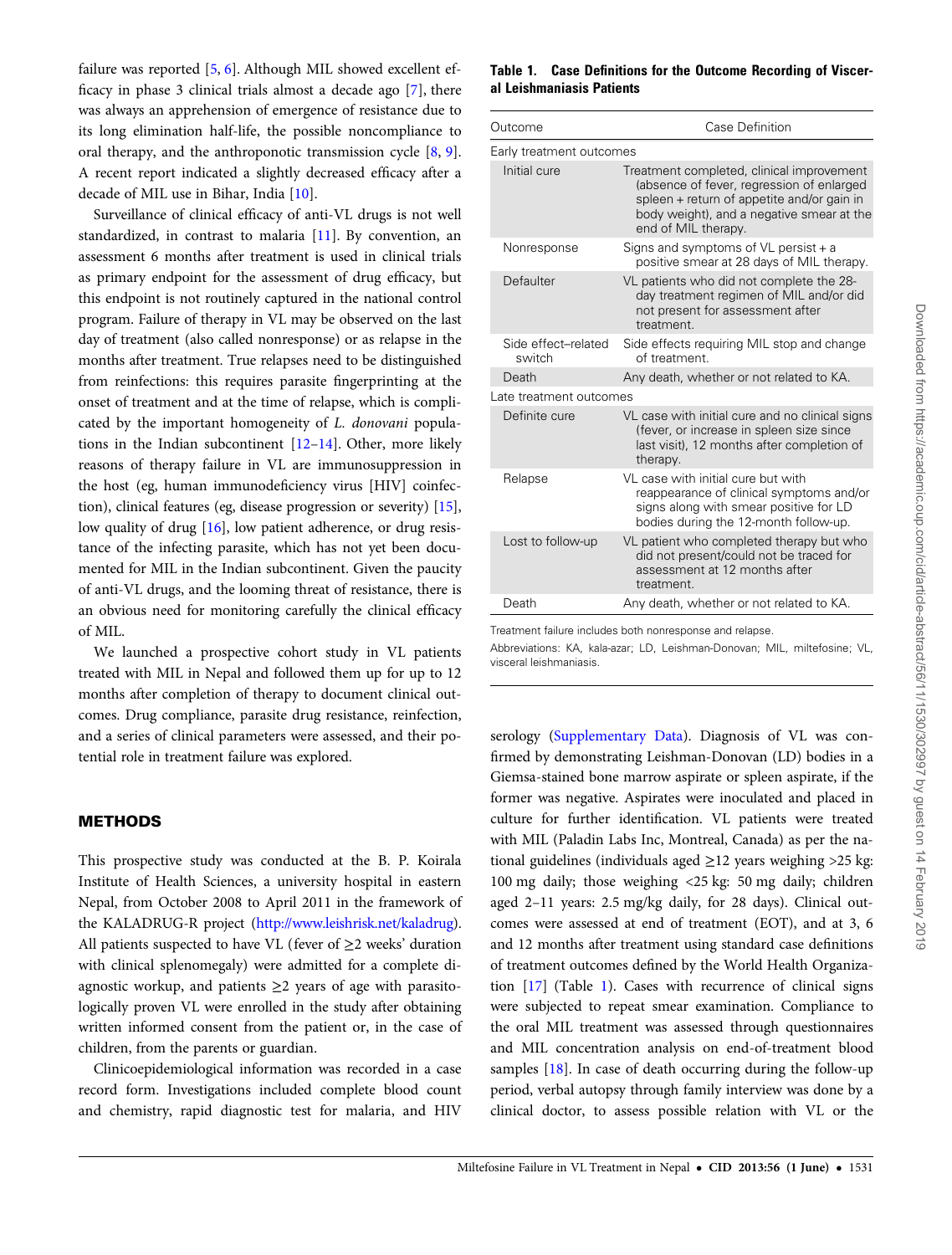treatment. We constructed Kaplan-Meier survival graphs and used Poisson regression to calculate incidence rate ratios of relapse in relation to different exposures. All exposures with a P value < .1 after univariate analysis were tested in a multivariate model. We used a backward elimination strategy, with probability for removal set at .05.

To test for reinfection, paired parasite isolates ( pre-and postrelapse) were analyzed through kinetoplast DNA (kDNA) fingerprinting to discern relapse from reinfection. The obtained fingerprint patterns were analyzed using Bionumerics software version 5.10 (Applied Maths, Ghent, Belgium); a dendrogram was constructed using the unweighted pair group method with arithmetic mean to visualize the molecular similarity between the genotypes.

Parasite susceptibility was assessed by a previously validated promastigote assay [\[19](#page-8-0)]. Results were exported to Graph Pad Prism 5 (GraphPad Software) to calculate the 50% inhibitory concentration  $(IC_{50})$  using a sigmoidal dose-response model with variable slope, and results were statistically analyzed with a Mann-Whitney U test. Other details on testing and methodology are described in the [Supplementary Data.](http://cid.oxfordjournals.org/lookup/suppl/doi:10.1093/cid/cit102/-/DC1)

The ethics committee of the Nepal Health Research Council, Kathmandu, and the corresponding bodies at Antwerp University, Belgium, reviewed and approved the study protocol. Informed written consent was obtained from each patient or their guardian for those <18 years of age. All the patients and caretakers/parents had the study purpose explained to them in local language.

# RESULTS

#### Clinical Results

From May 2009 to April 2011, 217 patients with suspected VL were enrolled, of whom 187 were proven to have VL. The proportion of pediatric cases (<12 years) and women of childbearing age were 27.8% and 23.0%, respectively. Two patients (1.1%) were HIV positive. Amphotericin B was given in onethird (35.1%) of the cohort for reasons of contraindications, nonavailability of 10-mg MIL capsules, or previous history of MIL treatment followed by relapse (Figure [1\)](#page-3-0). One hundred twenty patients were started on MIL (intention to treat) for whom a complete 12-month follow-up record was available in all but 1. Three patients required a switch to second-line treatment due to Common Toxicity Criteria grade III hepatotoxicity, 1 patient stopped his treatment after 14 days, and 1 died. In the 12 months after follow-up, 2 deaths occurred due to non-VL related causes according to verbal autopsy.

Outcome of therapy is shown in Table [2](#page-4-0). The initial cure rate was 95.8% (95% confidence interval [CI], 92.2−99.4). In the following months, 24 patients who were initially cured presented with signs of relapse, confirmed through bone marrow smears. Relapse rate at 6 months was 10.8% (95% CI, 5.2−16.4) and 20.0% at 12 months (95% CI, 12.8−27.2). Table [3](#page-4-0) shows evolution in clinical and biological variables at start of treatment, at EOT (ie, when cured) and at time of relapse, in the 24 relapse cases, As shown in Figure [2](#page-5-0), relapse was most common among children (<12 years of age) and continued to occur beyond the commonly used 6-month follow-up period. Out of 24 documented relapses, 12 occurred >6 months after initial cure. Only age <12 years was significantly associated with relapse (Incidence Risk Ratio 2.43 [95% CI, 1.09–5.42], Table [4\)](#page-5-0).

### Relapse Versus Reinfection

Parasite fingerprinting was directly applied to bone marrow aspirates taken at the onset of treatment and at the time of relapse in 8 paired samples. The resulting kDNA restriction patterns were used for cluster analysis (Figure [3](#page-6-0)). Two replicas from the reference strain BPK543/0 were included to test the robustness of the obtained clusters. Based on the standard deviation of the branches, and consistency of clustering, 9 kDNA fingerprint types were recognized among the 18 samples (8 pairs and 2 replicas) analyzed. Remarkably, they corresponded to the 8 patients' bone marrow samples and the replicates of the reference strain. In other words, (1) the parasites present in these 9 samples were all different, hereby validating the discriminatory power of our method on the present set of parasites, and (2) the genotype of the parasites was identical at the onset of treatment and at the time of clinical relapse. This strongly suggests that clinical relapses were not due to reinfection with a new strain.

# Parasite Drug Susceptibility

Using a previously validated promastigote assay [[19\]](#page-8-0), we assessed the parasites' susceptibility to MIL and compared (1) between isolates from definite cures and relapses, taking the pretreatment isolate into account when >1 is available of the same patient, (2) between pre- and posttreatment isolates in general, and (3) between pre- and posttreatment isolates of the same patient when available. The median promastigote MIL susceptibility (and 25th–75th percentiles  $[IC_{50}]$ ) of isolates from definite cures  $(n = 17)$  was 4.328  $\mu$ M (2.338–5.230  $\mu$ M) compared to 2.595  $\mu$ M (1.780-4.885  $\mu$ M) for isolates from relapses  $(n = 26)$  (Figure [4](#page-7-0)). There was no statistical difference between the 2 groups ( $P = .3265$ ). When the susceptibility of all pretreatment isolates  $(n = 27)$  was compared to all posttreatment isolates  $(n = 18)$ , again no significant differences were observed  $(P = .4943)$ . Also the 2 pairs of isolates, that is, a pre- and posttreatment isolate of the same patient, showed a similar in vitro promastigote MIL susceptibility.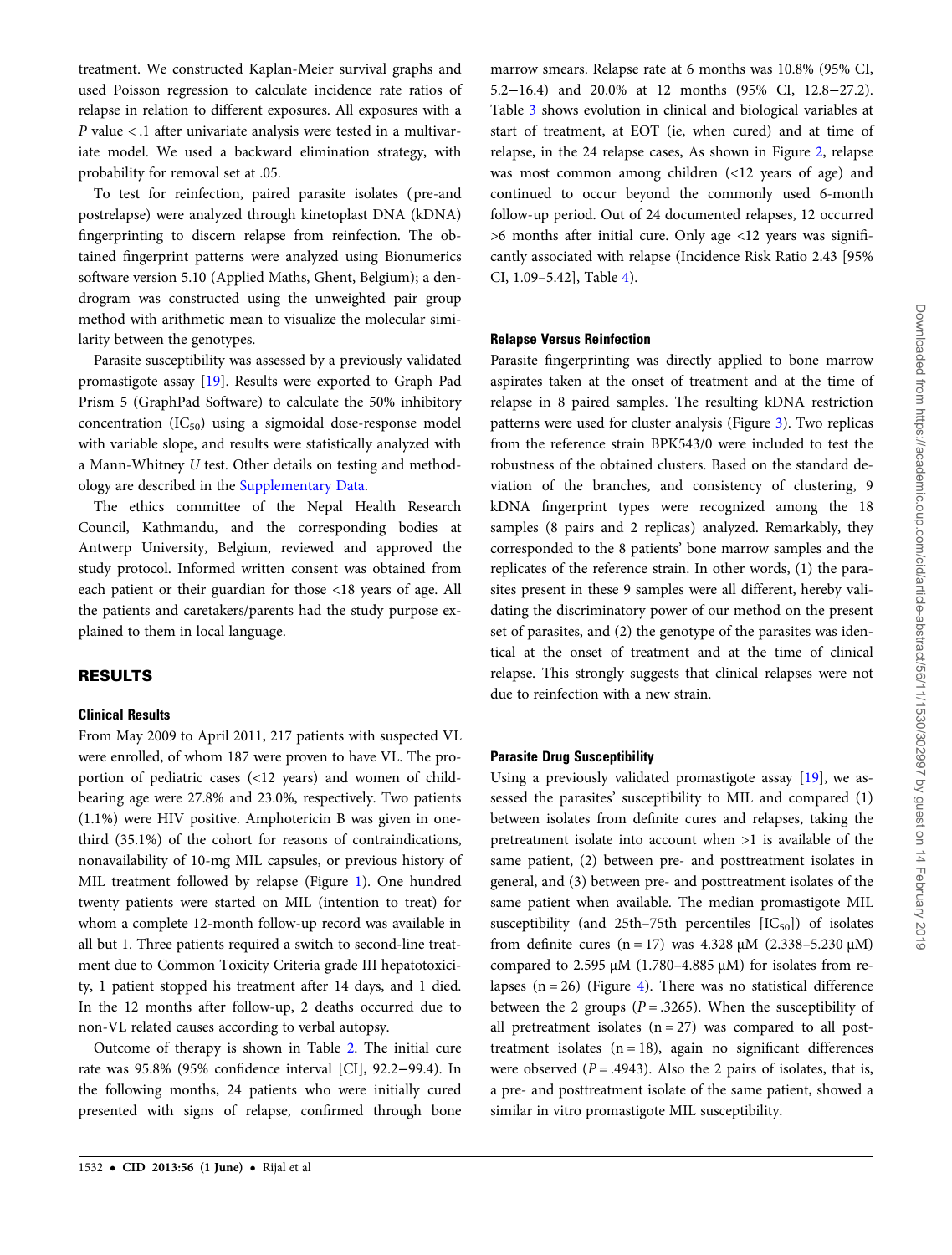<span id="page-3-0"></span>

Figure 1. Recruitment, treatment, and follow-up of visceral leishmaniasis patients. Abbreviations: LFT, liver function tests; MIL, miltefosine; RFT, renal function test; VL, visceral leishmaniasis.

### Treatment Compliance and Drug Exposure

The data in the case record forms regarding MIL intake and adherence of follow-up revealed that all patients received the correct dosing as per the national guidelines. All adhered to the scheduled visits during the treatment except for 1 patient who was contacted by telephone but confirmed completing the full 28 days of therapy. All patients treated with MIL

completed the treatment, except for 5 of 120 (1 defaulted after 14 days, 3 switched to second-line treatment, and 1 died during treatment). Duration of treatment period varied from 28 to 36 days (mean, 29 days), and interruption of therapy of ≥2 days was observed in 3 patients. There was one outlier of 47 days due to alternate day treatment because of elevated liver tests.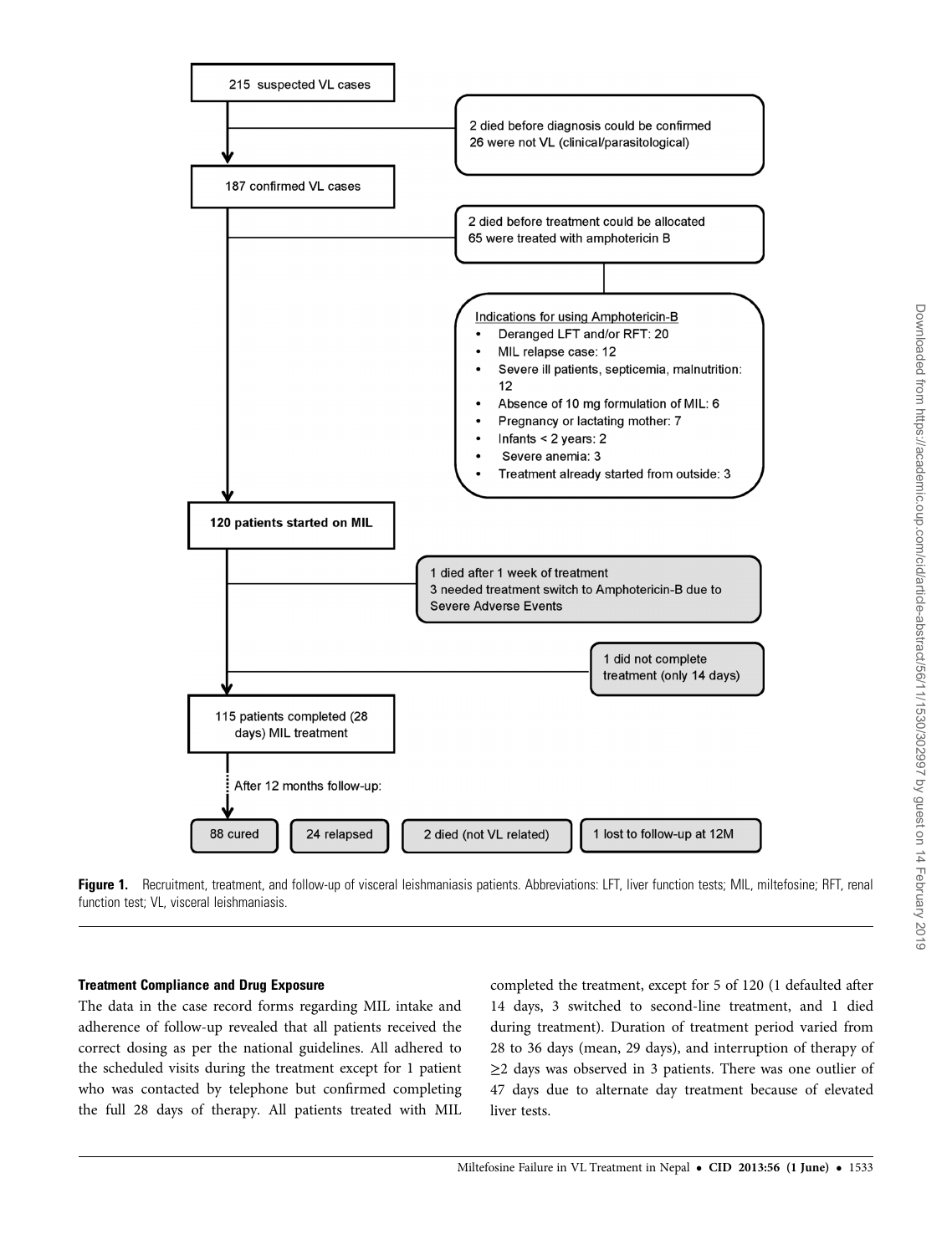<span id="page-4-0"></span>Table 2. Treatment Outcomes at End of Treatment, at 6 Months, and at 12 Months After Miltefosine Treatment

| Outcome                                       | No. of<br>Patients<br>$(n = 120)$ | Cure Rate | Cumulative<br>Relapse Rate |
|-----------------------------------------------|-----------------------------------|-----------|----------------------------|
| End of treatment                              |                                   |           |                            |
| Treatment completed<br>and cured <sup>a</sup> | 115                               | 95.8%     |                            |
| Deaths                                        | 1                                 |           |                            |
| Treatment-related<br>switch                   | 3                                 |           |                            |
| Incomplete treatment                          | 1                                 |           |                            |
| After 6 mo                                    |                                   |           |                            |
| Still cured <sup>b</sup>                      | 99                                | 82.5%     |                            |
| Lost to follow-up                             | 1                                 |           |                            |
| Extra deaths                                  | $\overline{2}$                    |           |                            |
| Relapses                                      | 13                                |           | 10.8%                      |
| After 12 mo                                   |                                   |           |                            |
| Still cured <sup>b</sup>                      | 88                                | 73.3%     |                            |
| Lost to follow-up                             | 1                                 |           |                            |
| Extra relapses                                | 11                                |           |                            |
| Total number of<br>relapsed                   | 24                                |           | 20.0%                      |

<sup>a</sup> Definition of cure at end of treatment: clinical improvement and bone marrow aspiration smear negative.

<sup>b</sup> Definition of cure at 6 and 12 months after treatment: absence of signs and symptoms of visceral leishmaniasis.

To assess and compare the exposure of patients to MIL, the accumulated MIL concentration at EOT, corresponding with the steady-state concentration, was analyzed. Only results for patients whose sampling time did not exceed >7 days before or beyond EOT were included for comparison. Finally, there were 64 included EOT MIL concentrations, from 48 cured and 16 relapsed cases representing 54.5% of cured and 66.6% of the relapses. As shown in Figure [5,](#page-7-0) there was no significant difference in MIL concentration at EOT between cured and relapsed patients. The mean EOT MIL whole blood concentrations were  $46.7 \mu g/mL$  (SD,  $15 \mu g/mL$ ) and  $44.5 \mu g/mL$  (SD, 16.6 µg/mL) for the cured and relapsed patients, respectively  $(P = .762)$ . Relapsed patients who were included in this pharmacokinetic comparison were younger than cured patients, although not significantly (mean age, 25 years vs 19 years, respectively;  $P = .209$ ). In support of the long shelf-life of miltefosine (4 years) and the confirmed reputed source of procurement of miltefosine (Paladin Labs), indeed no apparent degradation of MIL content could be demonstrated at the end of the project in a small sample of capsules  $(n = 3)$ : the amount of active ingredient was within ±15% of the declared content.

## **DISCUSSION**

In this prospective cohort study conducted 5 years after the introduction of MIL in Nepal, we observed relapse in one-fifth of the MIL-treated patients. This treatment failure was not due to reinfection with a new strain, and none of the relapsing patients were HIV-positive. All patients with failure had initially responded well to the MIL treatment (initial cure rate of 95.8%), but relapsed in the months thereafter. Cure rate at 6 months after treatment was 82.5%, which dropped to 73.3% at 12 months after treatment. This is an important finding in view of the current convention of considering the 6-month

Table 3. Evolution of Clinical and Laboratory Data (at Baseline; on Day 29, and at Time of Relapse) in the Patients Who Relapsed  $(n = 24)$ 

| Variable                                    | <b>Baseline</b>     | Day 29               | Changes From<br>Baseline to Day 29 | P Value | Values at Time of<br>Relapse |
|---------------------------------------------|---------------------|----------------------|------------------------------------|---------|------------------------------|
| Temperature, °C                             | $37.7 \pm 0.8$      | $36.7 \pm 0.9$       | $-0.9 \pm 0.8$                     | < .0001 | $37.4 \pm 0.9$               |
| Body weight, kg                             | $32.6 \pm 15.5$     | $33.6 \pm 15.9$      | $1.0 \pm 1.6$                      | .005    | $34.5 \pm 15.6$              |
| Spleen size, cm below<br>left costal margin | $6.0 \pm 3.1$       | $2.3 \pm 2.3$        | $-3.8 \pm 2.4$                     | < .0001 | $7.4 \pm 3.2$                |
| Liver size, cm below<br>right costal margin | $2.3 \pm 2.3$       | $0.3 \pm 0.9$        | $-1.9 \pm 1.8$                     | < .0001 | $1.7 \pm 1.9$                |
| Hemoglobin, g/dL                            | $7.8 \pm 2.1$       | $9.0 \pm 1.8$        | $1.3 \pm 1.9$                      | .004    | $8.0 \pm 1.6$                |
| WBC count, cells/mm <sup>3</sup>            | $3429.2 \pm 2384.5$ | $5787.5 \pm 2286.3$  | $2358.3 \pm 2733.0$                | .0003   | $3326 \pm 1085$              |
| Platelets, cells/mm <sup>3</sup>            | 148 400 ± 113815.1  | 193 791.7 ± 109886.5 | $45391.7 \pm 138234.1$             | .1213   | $125173.9 \pm 41181.1$       |
| Creatinine level, mg/dL                     | $0.9 \pm 0.3$       | $0.8 \pm 0.2$        | $-0.05 \pm 0.2$                    | .2281   | $0.8 \pm 0.2$                |
| Urea, mg/dL                                 | $21.2 \pm 7.3$      | $19.3 \pm 4.3$       | $-2.0 \pm 6.7$                     | .165    | $21.2 \pm 5.3$               |
| SGOT, IU/mL                                 | $50.8 \pm 34.2$     | $44.8 \pm 17.0$      | $-6.0 \pm 38.6$                    | .451    | $41.1 \pm 22.7$              |
| SGPT, IU/mL                                 | $33.3 \pm 21.8$     | $44.6 \pm 27.1$      | $11.4 \pm 26.5$                    | .0462   | $29.8 \pm 17.7$              |

Data are presented as mean± standard deviation.

Abbreviations: SGOT, serum glutamic oxaloacetic transaminase; SGPT, serum glutamic pyruvate transaminase; WBC, white blood cell.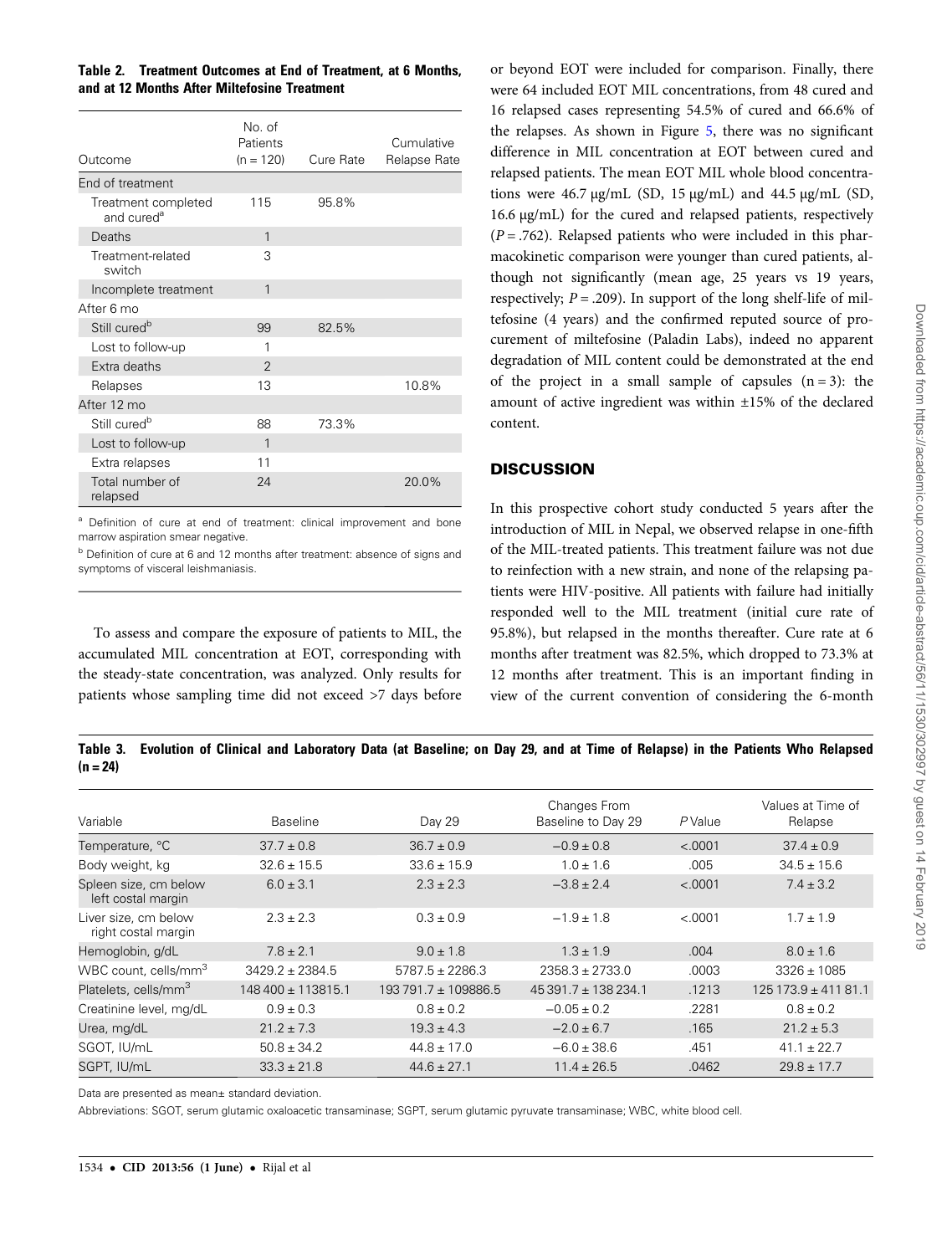<span id="page-5-0"></span>

Figure 2. Kaplan-Meier plot for the 2 age groups, time without relapse.

cure rate as the final endpoint in clinical research. The final cure rate seen in our cohort is much lower than that observed in a similar study from India (90%) [\[10\]](#page-8-0) but similar to cure rates from Bangladesh (85%) [\[20](#page-8-0)]; both studies assessed outcomes only up to 6 months. It is noteworthy that all MIL treatment failures here observed were due to relapses, contrasting with the situation encountered for SSG at the end of the SSG era, with many nonresponsive patients [[15\]](#page-8-0). The reasons for therapy failure are multiple and can be related to the host,

the drug, or the parasite, all of which were assessed in this study.

With respect to the host, we did not find any other significant risk factors or predictors of relapse apart from age <12 years. This parameter was not significant in a previous study on risk factors of SSG treatment failure of VL [\[15](#page-8-0)], contrasting with the case of American tegumentary leishmaniasis [\[21\]](#page-8-0). Possible differences in child immune response, drug pharmacokinetics, and exposure to antigens may affect outcome. Duration of fever ( proxy of disease advancement) has been observed to be associated with increased treatment failure with SSG [[15\]](#page-8-0) but this was not seen with MIL.

With respect to the drug itself, no apparent degradation of the MIL content in the capsules during the project period could be identified. No significant difference in the mean EOT MIL concentration between cured and relapsed patients was identified. Nonetheless, large variability in MIL concentrations, and demonstrated relative underexposure of children compared to adults receiving the conventional MIL dosage [\[22](#page-8-0)], are factors possibly obscuring the effect of MIL exposure on the probability of outcome in this study. If adherence was inadequate, with a substantial number of missed doses, then this would have affected not only overall exposure but also the EOT concentrations due to the inherent accumulation of MIL until the last week of treatment [[22\]](#page-8-0). The mean whole blood EOT MIL concentration measured here corresponds with historic pharmacokinetic data in Indian adults receiving a similar

| <b>Risk Factors for Miltefosine Relapse (Poisson Analysis)</b><br>Table 4. |                                 |                               |                      |              |         |  |  |
|----------------------------------------------------------------------------|---------------------------------|-------------------------------|----------------------|--------------|---------|--|--|
| Variables                                                                  | Relapse ( $n = 24$ )<br>No. (%) | Cured ( $n = 96$ )<br>No. (%) | Incidence Risk Ratio | 95% CI       | P Value |  |  |
| Age group                                                                  |                                 |                               |                      |              |         |  |  |
| $\leq$ 12 y                                                                | 11(45.8)                        | 20 (20.8)                     | 2.43                 | 1.09-5.42    | .030    |  |  |
| >12y                                                                       | 13 (54.2)                       | 76 (79.2)                     | Referent             |              |         |  |  |
| Sex                                                                        |                                 |                               |                      |              |         |  |  |
| Male                                                                       | 17 (70.8)                       | 57 (59.4)                     | 1.51                 | $.63 - 3.64$ | .359    |  |  |
| Female                                                                     | 7(29.2)                         | 39 (40.6)                     | Referent             |              |         |  |  |
| Past VL treatment                                                          |                                 |                               |                      |              |         |  |  |
| Yes                                                                        | 5(20.8)                         | 15 (15.6)                     | 1.24                 | $.46 - 3.32$ | .668    |  |  |
| <b>No</b>                                                                  | 19 (79.2)                       | 81 (84.4)                     | Referent             |              |         |  |  |
| Baseline hemoglobin                                                        |                                 |                               |                      |              |         |  |  |
| $<$ 7 gm/dL                                                                | 11(45.8)                        | 26(27.1)                      | 1.90                 | $.85 - 4.24$ | .118    |  |  |
| $\geq$ 7 gm/dL                                                             | 13 (54.2)                       | 70 (72.9)                     | Referent             |              |         |  |  |
| Duration of fever                                                          |                                 |                               |                      |              |         |  |  |
| $>10$ wk                                                                   | 9(37.5)                         | 35(36.5)                      | 1.04                 | $.45 - 2.37$ | .932    |  |  |
| $\leq 10$ wk                                                               | 15(62.5)                        | 61(63.5)                      | Referent             |              |         |  |  |
| Baseline body mass index, kg/m <sup>2</sup>                                |                                 |                               |                      |              |         |  |  |
| Low, $<$ 18.5                                                              | 16 (66.7)                       | 55 (57.3)                     | 1.41                 | $.59 - 3.4$  | .436    |  |  |
| Normal, 18.5-24.5                                                          | 8(33.3)                         | 41 (42.7)                     | Referent             |              |         |  |  |

Abbreviations: CI, confidence interval; VL, visceral leishmaniasis.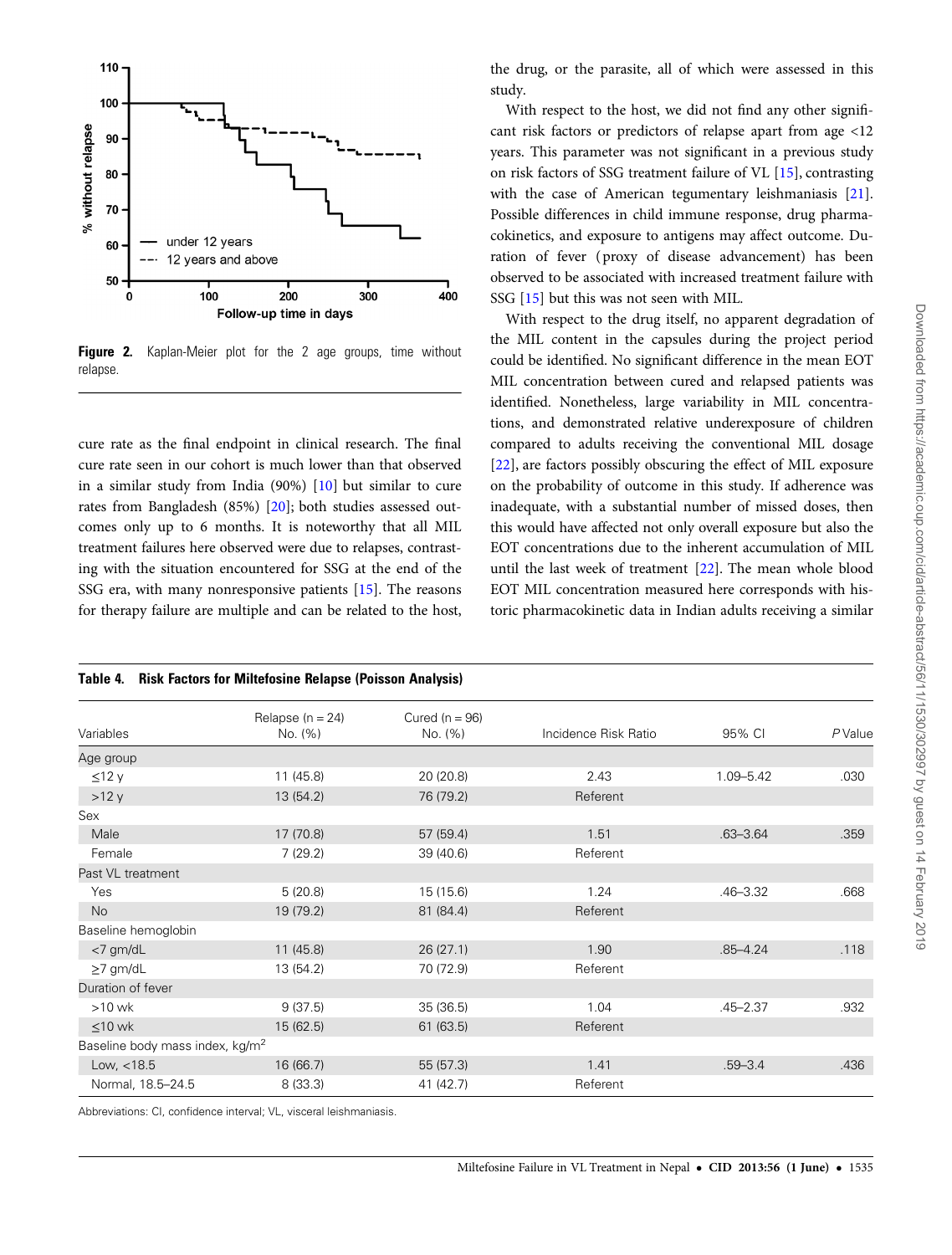<span id="page-6-0"></span>

Figure 3. UPGMA dendogram based on fingerprint densitometric curve similarities from kinetoplast DNA PCR-RFLP with HaeIII, applied on the 8 pair of clinical samples and experimental replicas. Horizontal lines indicate the standard deviation of each branching position as deduced from comparing dendogram and curve similarities. The dotted line denoted the interexperiment repeatability threshold: only groups diverging at the left of the line define robust genotypes, while splits occurring at the right may represent experimental variation. Pearson correlation (0–100%).

dosage (100 mg or approximately 2.5 mg/kg/day), that is, 46  $\mu$ g/mL in whole blood versus 45  $\mu$ g/mL in plasma [[23\]](#page-8-0). The EOT MIL concentrations were measured for the majority of relapse cases and did not indicate a discrepancy with the selfreported compliance to therapy in this group.

With respect to the parasite itself, 2 parameters were assessed: (1) the genotype of paired samples in relapsing patients and (2) the in vitro susceptibility of isolates. For parasite fingerprinting, we applied a polymerase chain reaction–restriction fragment length polymorphism assay targeting kDNA minicircles, which has shown to be resolute enough to distinguish strains in the Indian subcontinent, directly on clinical samples. Individuals who recover from a VL episode are reported to develop a cellular immune response protecting them from reinfection [\[24](#page-8-0)]. According to some authors, this protection would be life-long [[25\]](#page-8-0), precluding reinfection. The fingerprinting data observed in our study did not point at

reinfection, as nearly identical genotypes were encountered in each patient at the onset of treatment and at time of relapse, while different strains were observed between the different patients. To assay Leishmania's drug susceptibility, parasite isolates are required and generally assays must be applied on intracellular amastigotes as for many drugs, promastigotes are intrinsically insensitive to the drug [\[26\]](#page-8-0). This is not the case for MIL, and a recent study validated the use of promastigotes for susceptibility assay by demonstrating a significant correlation between  $IC_{50}$  measured on both life stages [[19\]](#page-8-0). Resistance to miltefosine has shown to be easily induced in vitro [\[27](#page-8-0)–[29\]](#page-8-0), but clear-cut natural MIL-resistant isolates have as yet not been identified in the field up to now, except for the recent report of acquired MIL resistance in a HIV-coinfected patient in France [[30](#page-8-0)]. In the current study, when comparing isolates from patients with MIL-definite cure with those of patients with MIL relapse, both showed similar in vitro MIL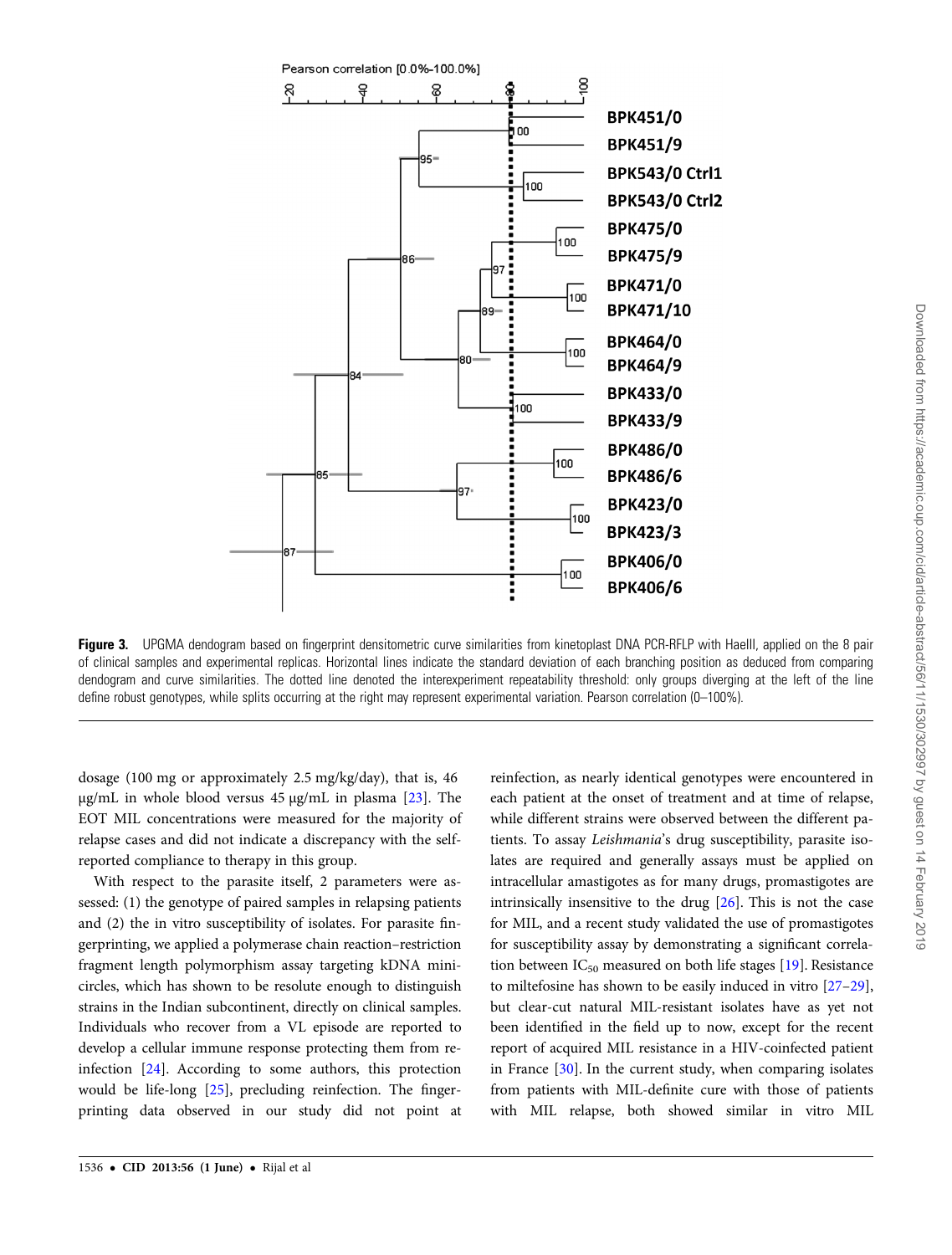<span id="page-7-0"></span>

**Figure 4.** In vitro promastigote miltefosine (MIL) susceptibility of strains isolated from MIL definite cures and MIL relapses. No statistical significant difference between groups was found. Horizontal bars indicate the median. Abbreviations:  $IC_{50}$ , 50% inhibitory concentration; MIL, miltefosine.

susceptibilities, indicating that MIL relapse of these patients cannot be associated to the in vitro MIL-resistant phenotype of the infecting parasite as defined in our study. Outliers with an IC<sub>50</sub> of approximately 15  $\mu$ M were observed in strains isolated from both cured and relapsed patients, but these values are still significantly lower than those shown by in vitro– induced MIL-resistant promastigotes  $(\pm 40 \mu)$  or the recently observed natural MIL-resistant Leishmania infantum isolate from an Algerian HIV-coinfected patient in France [\[30\]](#page-8-0). In regard to the demonstrated in vitro susceptibility of MIL





relapse isolates, the existence and role of in vivo reservoirs or sanctuary sites for the Leishmania parasite may be postulated. In these local reservoir sites, Leishmania parasites may have a lower exposure to the drug or exhibit different parasite dynamics compared to the systemic compartment. The existence of such reservoir sites, where in the long-term parasites eventually survive treatment, would be in line with the high initial cure rate and the observed systemic miltefosine exposure. In any case, the more tolerant parasites that were identified here and elsewhere [[31\]](#page-8-0) may constitute the first steps toward the development of full resistance in the future. Therefore, close epidemiological monitoring is required, which can be facilitated by simplified promastigote susceptibility tests as applied here.

The reduced effectiveness of miltefosine observed in our study is an alarming signal for the VL elimination campaign. Drug policies should be reviewed to achieve better cure rates and to protect the few available drugs. An excellent efficacy of single-dose liposomal amphotericin B and combination therapy was recently demonstrated in phase 3 trials [\[32,](#page-8-0) [33\]](#page-8-0), and probably provide better therapeutic options for the VL elimination initiative than MIL monotherapy. There is also a need to strengthen pharmacovigilance and establish continuous monitoring of the effectiveness of drug regimens in the elimination program. Our findings point to the need for longer follow-up, at least in the Nepalese context, but possibly also in the other endemic areas.

### Supplementary Data

[Supplementary materials](http://cid.oxfordjournals.org/lookup/suppl/doi:10.1093/cid/cit102/-/DC1) are available at Clinical Infectious Diseases online (<http://cid.oxfordjournals.org>). Supplementary materials consist of data provided by the author that are published to benefit the reader. The posted materials are not copyedited. The contents of all supplementary data are the sole responsibility of the authors. Questions or messages regarding errors should be addressed to the author.

#### Notes

Acknowledgments. We gratefully acknowledge Dr Epco Hasker (Department of Public Health, Institute of Tropical Medicine, Antwerp, Belgium) for his support in data analysis. We wish to express our gratitude to all VL patients for their active participation in the study. The authors are grateful to the medical doctors Saru Devkota, Kajan Ranabhaat, Richa Bhattarai, Romila Chimoriya, Rajan Sharma, Sunit Agarwal, and Janak Das for their active involvement in clinical management of VL patients. The authors are also grateful to Santosh Bastola, Ganesh Sah, Ichha Ghale, sisters, and staff of the Tropical Ward, B. P. Koirala Institute of Health Sciences, for their cooperation and kind support during the study period.

Financial support. This work was supported by the European Commission's Seventh Framework Program (Kaladrug-R project, grant 222895).

Disclaimer. The funder had no role in the study design, data collection and analysis, interpretation or reporting of this work, or the decision to submit the work for publication. All authors are independent of the funding source.

Author contributions. Design of the study: S. R., B. O., S. D., M. B., J. D. Data collection: S. R., S. U., K. R., N. R. B., S. S. D., M. L. D., P. K., R. S. Data analysis and interpretation: S. R., B. O., S. U., K. R., N. R. B.,